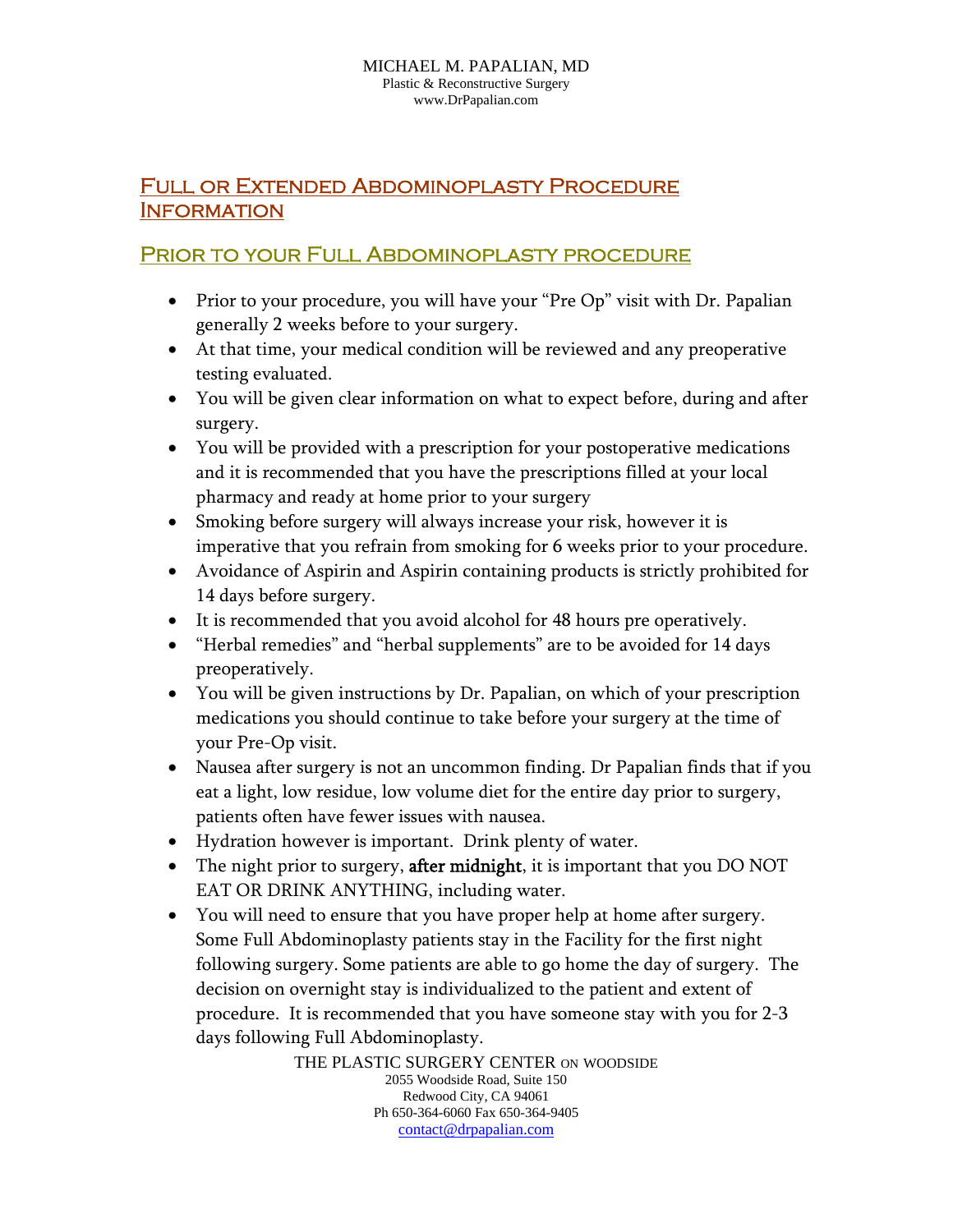- You will need to arrange for your transportation to and from the facility and for your first postoperative visit, as it is recommended that you not drive to the first visit.
- Surgery, while anxiety provoking, should be a controlled fulfilling experience. You will be provided with all the information needed to ensure you are prepared and "ready" for your procedure.
- Dr Papalian will guide you "each step of the way" and ensure that you are comfortable with your progress
- You should ask questions and feel free to contact the office if you need any information.
- Feel free to discuss your need to take time off work with Dr. Papalian. Each procedure and patient has a varying requirement and will be discussed with you.

## Your Full Abdominoplasty Surgery Day

- After midnight the night before surgery, it is important that you DO NOT TO EAT OR DRINK anything, including water.
- It is best to wear clothes that are easy to slip on. A top that is either a front zipper or button is recommended
- Your procedure will be performed at the Plastic Surgery Center in Palo Alto (Outpatients) or the Menlo Park Surgical Hospital (Inpatients).
- Your procedure will be performed under General Anesthesia.
- Your operative procedure is typically 2 hours time.
- After your procedure, you will spend time recovering in the Recovery Room and then be transferred to your Hospital room (for Inpatients) or be discharged to home (outpatients). The decision on overnight stay is individualized and will be discussed with you prior to your procedure.
- After surgery you will be placed into an abdominal binder.
- With Abdominoplasty, post-operative "drains" will be used. Proper instructions will be given to you regarding drain care prior to your discharge.
- You will need transportation home from the hospital or facility.
- After surgery you may resume your routine prescription medications.

THE PLASTIC SURGERY CENTER ON WOODSIDE 2055 Woodside Road, Suite 150 Redwood City, CA 94061 Ph 650-364-6060 Fax 650-364-9405 contact@drpapalian.com